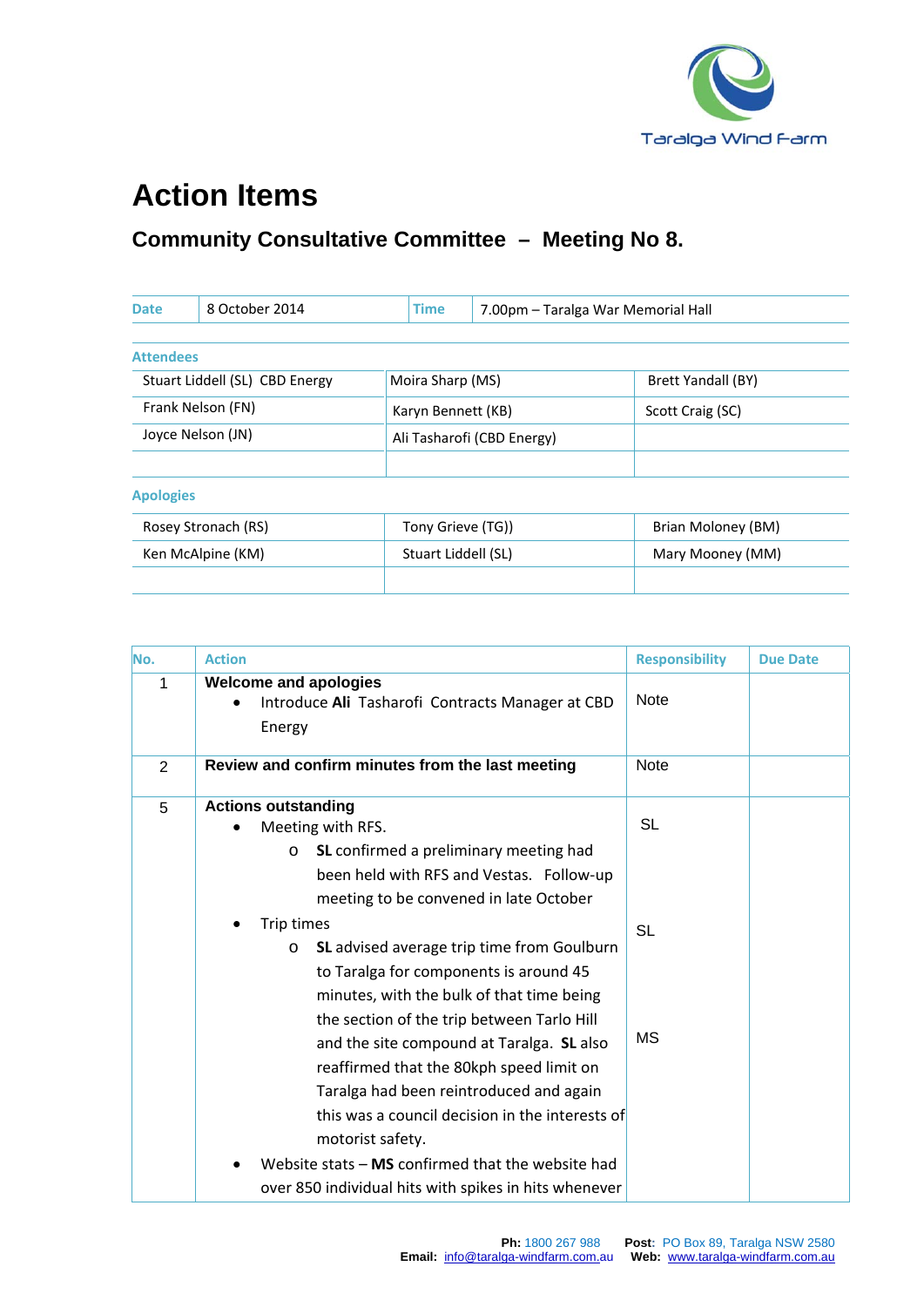|   | information is circulated                              |  |
|---|--------------------------------------------------------|--|
|   | MS confirmed that a map of the site (Vestas            |  |
|   | supplied) showing the positioning and progress of      |  |
|   | turbine construction had been placed in the post       |  |
|   | office and the Taralga Hotel. MS also noted that the   |  |
|   | component delivery schedule, which is circulated to    |  |
|   | subscribers each week, is also on display at the       |  |
|   | Taralga Hotel.                                         |  |
| 6 | <b>Construction update - Stuart Liddell</b>            |  |
|   | Approval for Stage 4 modifications still with          |  |
|   | Department of Planning and Environment.                |  |
|   | Turbine construction underway - 2 turbines in area     |  |
|   | 2 are complete with the towers up for 10 other         |  |
|   | turbines (base and mid-sections). Construction of      |  |
|   | turbines 1 to 30 will continue as components are       |  |
|   | delivered and as weather allows.                       |  |
|   | The substation is installed with pre-commissioning     |  |
|   | works happening.                                       |  |
|   | Civil works - roads and turbine platforms - should     |  |
|   | recommence soon with approval of Stage 4.              |  |
|   | Component deliveries continuing smoothly - no          |  |
|   | complaints received, but there had been a              |  |
|   | suggestion for additional pilot vehicles to escort the |  |
|   | biggest loads to warn oncoming traffic. This           |  |
|   | suggestion has now been implemented by Rex             |  |
|   | Andrews.                                               |  |
|   | SL advised that full completion of the wind farm is    |  |
|   | now probably mid-2015 due to delays caused by          |  |
|   | slow approvals.                                        |  |
|   | Question was raised by BY about condition of           |  |
|   | Taralga Road - in particular Tarlo Hill and whether    |  |
|   | Council was keeping an eye on road conditions. SC      |  |
|   | advised this is for Upper Lachlan Shire Council to     |  |
|   | decide. SL confirmed that Taralga Wind Farm would      |  |
|   | prefer this work to be delayed until the finalisation  |  |
|   | of component deliveries (i.e. early 2015) however      |  |
|   | the ultimate decision lay with Upper Lachlan Shire     |  |
|   | Council. SL also advised that Rex Andrews was          |  |
|   | liaising direct with Upper Lachlan Shire Council with  |  |
|   | regard to dates for next road improvement works.       |  |
|   | SL also confirmed that Taralga Wind Farm was           |  |
|   | required to carry out pre-construction condition       |  |
|   |                                                        |  |
|   | (dilapidation) reports on local roads, both in Upper   |  |
|   | Lachlan and Goulburn Mulwaree Shire Councils,          |  |
|   | with a requirement to reinstate post-construction      |  |
|   | roads to pre-construction condition.                   |  |